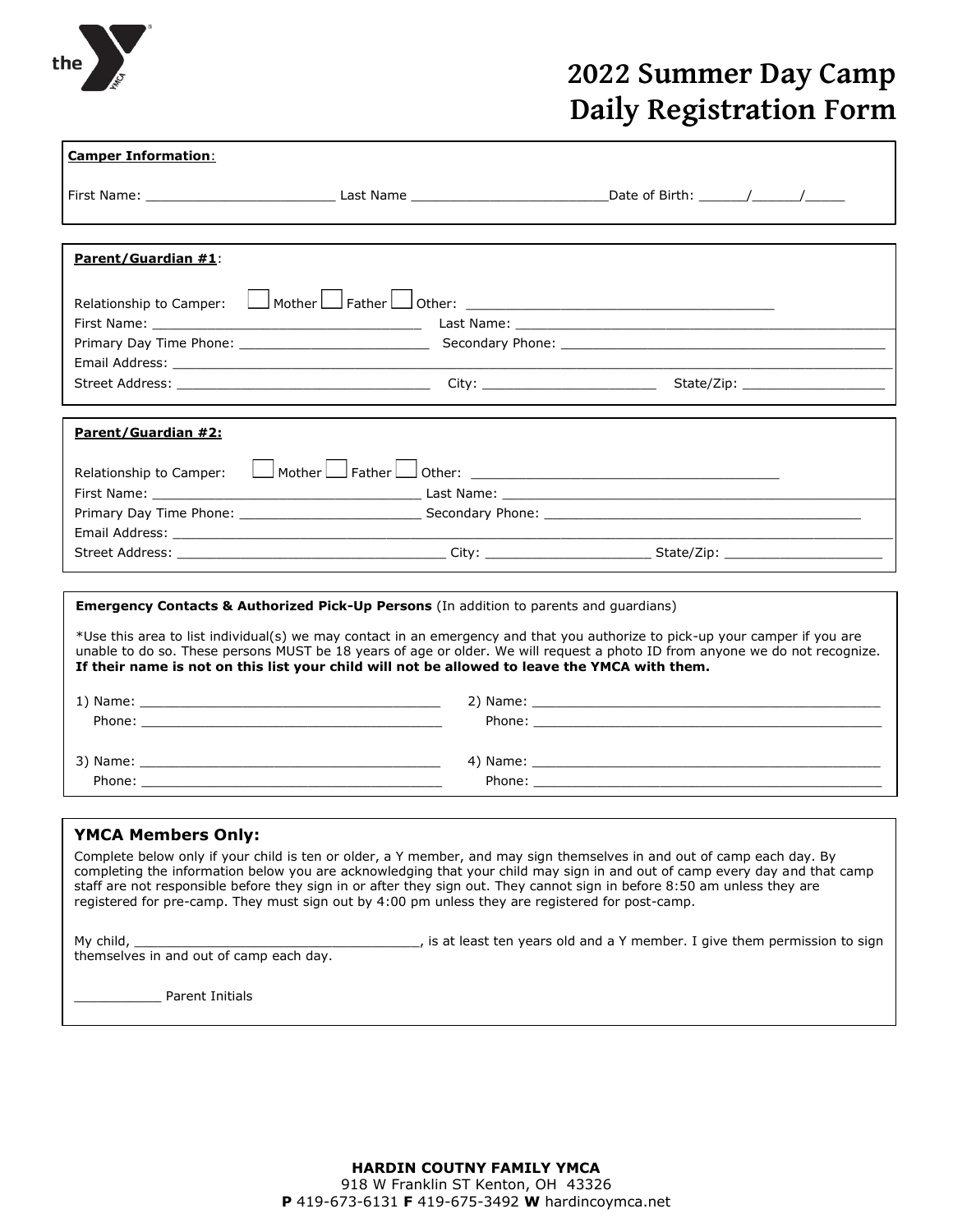

## **2022 Summer Day Camp Daily Registration Form**

### **My child will attend the following sessions of summer day camp:**

| <b>Week 1</b> May 31-June 3 9:00 am-4:00 pm  |                   |               | PRE-CAMP 7:30-9am POST-CAMP 4-5:30pm          |
|----------------------------------------------|-------------------|---------------|-----------------------------------------------|
|                                              |                   | T W F         |                                               |
| <b>Week 2</b> June 6-10                      | 9:00 am-4:00 pm   |               | PRE-CAMP 7:30-9am POST-CAMP 4-5:30pm          |
|                                              |                   |               | <b>F</b>                                      |
| <b>Week 3</b> June $13-17$                   | $9:00$ am-4:00 pm |               | PRE-CAMP 7:30-9am POST-CAMP 4-5:30pm          |
|                                              |                   | M T W         | <b>Figure</b>                                 |
| <b>Week 4</b> June $20-24$                   | $9:00$ am-4:00 pm |               | PRE-CAMP 7:30-9am POST-CAMP 4-5:30pm          |
|                                              |                   | M T W         | <b>Figure</b>                                 |
| <b>Week 5</b> June 27-July 1 9:00 am-4:00 pm |                   |               | PRE-CAMP 7:30-9am POST-CAMP 4-5:30pm          |
|                                              |                   | M T W         | <b>Figure</b>                                 |
| <b>Week 6</b> July 5-8                       | 9:00 am-4:00 pm   |               | PRE-CAMP 7:30-9am ____ POST-CAMP 4-5:30pm ___ |
|                                              |                   | T W           | <b>Figure</b>                                 |
| <b>Week 7</b> July $11-15$                   | $9:00$ am-4:00 pm |               | PRE-CAMP 7:30-9am POST-CAMP 4-5:30pm          |
|                                              |                   | M T W         | <b>Figure</b>                                 |
| <b>Week 8 July 18-22</b>                     | $9:00$ am-4:00 pm |               | PRE-CAMP 7:30-9am ____ POST-CAMP 4-5:30pm ___ |
|                                              |                   | M T W         | <b>Figure</b>                                 |
| <b>Week 9</b> July 25-29                     | $9:00$ am-4:00 pm |               | PRE-CAMP 7:30-9am POST-CAMP 4-5:30pm          |
|                                              |                   | M T W         | <b>F</b>                                      |
| <b>Week 10</b> August $1-5$                  | $9:00$ am-4:00 pm |               | PRE-CAMP 7:30-9am ____ POST-CAMP 4-5:30pm ___ |
|                                              |                   | T W<br>M .    | <b>Figure</b>                                 |
| <b>Week 11</b> August $8-12$ 9:00 am-4:00 pm |                   |               | PRE-CAMP 7:30-9am ____ POST-CAMP 4-5:30pm ___ |
|                                              |                   | <b>W</b><br>M |                                               |
|                                              |                   |               |                                               |

| <b>Program Fees:</b>                                  | <b>Pre- and Post-Camp Fees:</b>                                                                | <b>Lunch</b> (Provided by Summer Feeding                                                                                 |
|-------------------------------------------------------|------------------------------------------------------------------------------------------------|--------------------------------------------------------------------------------------------------------------------------|
| Member: \$35 per day                                  | Pre and Post camp fees are included in                                                         | Program)                                                                                                                 |
| Program Participant: \$45 per                         | the registration fees for daily                                                                | Yes, my child will need lunch.                                                                                           |
| day                                                   | registrations.                                                                                 | No, my child will not need lunch.                                                                                        |
| *\$2.00 discount for each<br>additional child per day | However, you must select whether or not<br>your child will be attending during those<br>times. | *Lunch will be provided Mon-Wed for<br>anyone who needs it. You will be required<br>to send a packed lunch every Friday. |

## **Helpful Information about the YMCA Summer Day Camp Program:**

- Daily Campers will need to register for lunches if they will need one. Lunches will be provided Monday-Wednesday. Campers will have to pack a lunch on Fridays.
- Students will be swimming here at the Y, so please be sure to send all necessary items with your child. Your child will have to be approved by a YMCA lifeguard in order to swim without a life jacket, or to swim in water deeper than their height when standing. This testing will take place during the camp day.
- Please send your child with snacks EVERY DAY. Snacks are not provided by the YMCA. We have designated times each day for the campers to eat snacks.
- DAILY REGISTRATIONS ARE EXCLUDED FROM FIELD TRIPS.
- YMCA Summer Camp Program will be using the REMIND App for all daily communication and updates. Please plan to participate in this system via the app, e-mail, or text messaging. The class code is @ysummer22.
- Participants must be registered by 5:00pm the Sunday before the start of the week.
- Payments must be received by Monday morning at drop off.